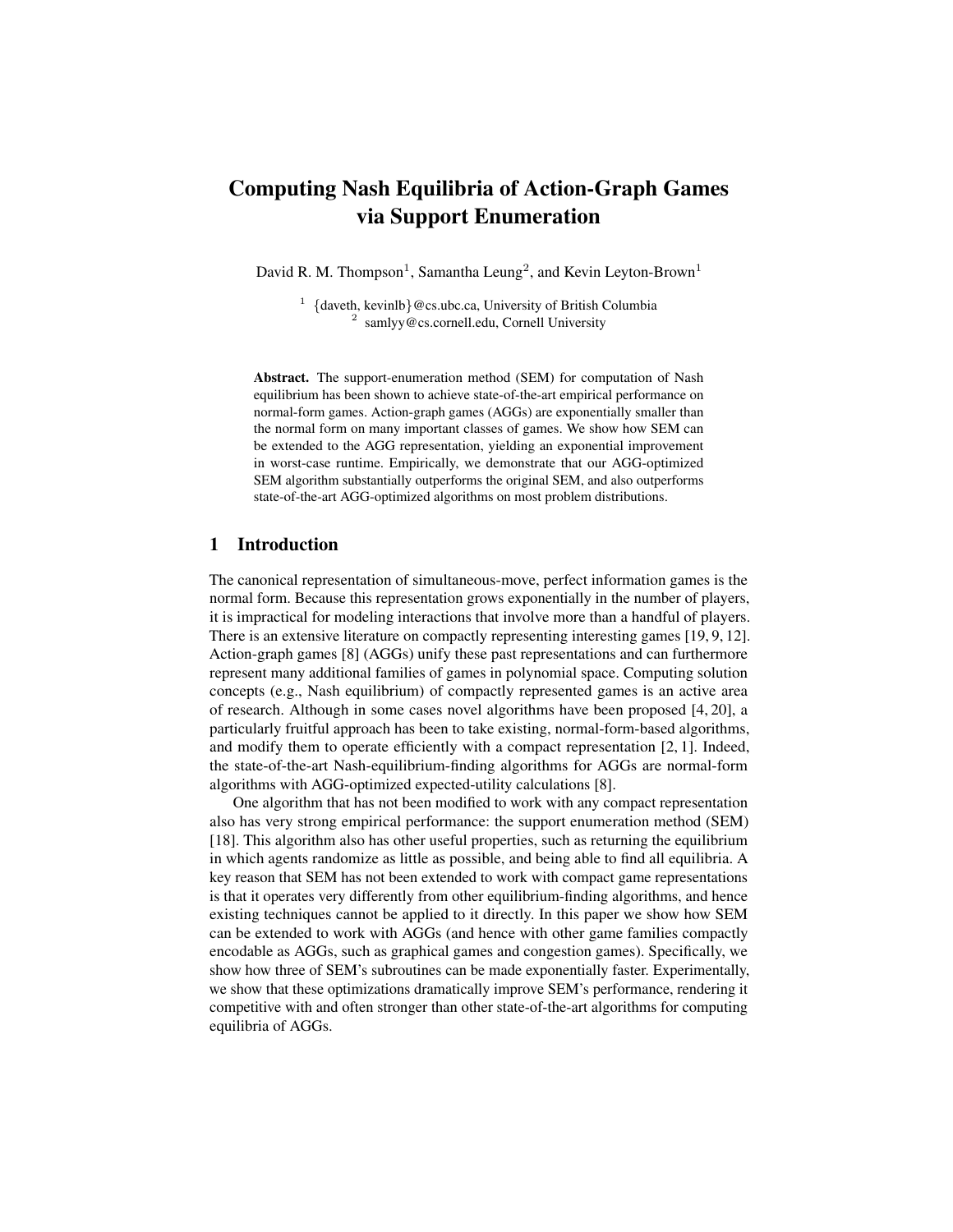

Fig. 1. An action graph for the "ice cream game" [8]. In the ice cream game, each player has either *locations along a beach. Vendors are of two kinds, chocolate and vanilla. Chocolate (vanilla) vendors are nega*ap instants. The action graph encodes that a player s payon deptype and number of competitors within one step of his location. chocolate (C) or vanilla (V) ice cream to sell and must choose one of four possible locations to set up his stand. The action-graph encodes that a player's payoff depends only on his location, and the

#### *vendors in the same or neighboring locations, and are simultaneously positively affected by the presence of nearby* 2 Technical Background

*context-specific independence without any strict independence, and that the graph structure is independent of* n*.* In this section we summarize the two strands of related work that this paper brings together: AGGs and SEM.

#### pactly represented as graphical games include: location  $\mathcal{L}, \mathbf{I}$  $T_{\rm eff}$  pure strategy best responses to a mixed strategy best responses to a mixed strategy best responses to a mixed strategy  $\alpha$ 2.1 Action-Graph Games

 $\mathcal{L}$  denote the set of all probability distributions over  $\mathcal{L}$  $\frac{1}{\sqrt{2}}$  to s others' actions, regardless of which actions they choose.) The context-specific aspect a directed graph where each node corresponds to an action, and payoff for playing  $\alpha$  $\overline{\phantom{a}}$  action for applying some of the concepts  $\overline{\phantom{a}}$  $\alpha$ agents are only we denote the set of  $S_{c}$ See Figure 1 for an example. of it pure and mixed strategy best responses to strategy best responses to  $\frac{1}{2}$ depends only on his own action and the "configuration" induced by the other agents–a tuple of counts of how many agents played each action. Anonymity means that an agent's payoff does not depend on who played which action. This yields representational savings independence, which means that a given agent only cares about the actions of others who as captured by Graphical Games [9], which says that the agent never cares about certain is that the actions (and hence agents) that can affect a given agent's payoff depend on which action that agent chooses. These independencies are encoded in an action graph, a action only depends on the counts on its neighboring nodes. Instead of storing an action only depends on the counts on its neighboring nodes. Instead of storing an action's payoff for every configuration, AGGs only need to store one for every "projected action's payoff for every configuration, AGGs only need to store one for every "projected configuration," a tuple of counts on the neighbors of a vertex (denoted  $C^{(v)}$  for vertex v). Action-graph games [8] achieve compactness by exploiting several kinds of structure in the payoffs. The first kind of structure is anonymity, which means that an agent's payoff because, instead of storing a payoff for every pure-strategy profile, AGGs only need to store one for every configuration. The second kind of structure is context-specific take *a specific subset* of their actions. (This is a strengthening of (strict) independence,

 $\Box$ i $\Box$ i $\Box$  $\mathop{\rm grad}\nolimits$  $f_{\rm f}$  is an overbar, we use an overbar, we use an overbar, we use an overbar, we use an overbar, we use an overbar, we use an overbar, we use an overbar, we use an overbar, we use an overbar, we use an overbar, we use  $\sum_{i \in N} P_i$  and  $\sum_{i \in N} P_i$  and  $\sum_{i \in N} P_i$  and  $\sum_{i \in N} P_i$  and  $\sum_{i \in N} P_i$ graph with vertices  $V$  (where  $V = \bigcup_{i \in N} A_i$ ) and edges  $E$ ; and  $u = (u_1, u_2, ..., u_{|V|})$ Formally, an action-graph game is a 4-tuple  $(N, A, G, u)$  where N is the set of agents  $(1, 2, ..., n)$ ;  $A = \prod_{i \in N} A_i$  is the set of action profiles;  $G = (V, E)$  is a directed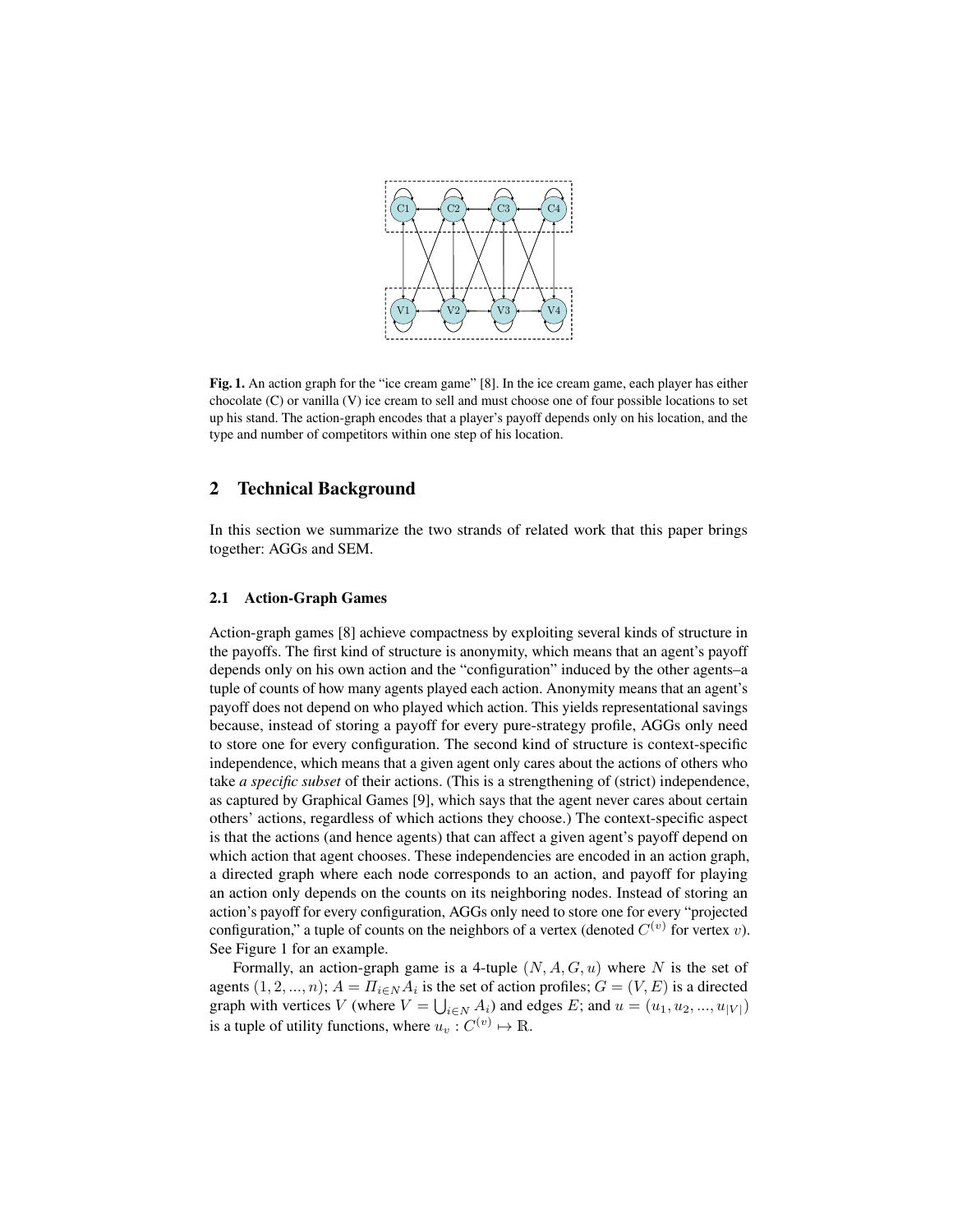$$
\sum_{a_{-i}\in S_{-i}} p(a_{-i})u_i(a_i,a_{-i}) = v_i \qquad \forall i \in N, \forall a_i \in S_i \tag{1}
$$

$$
\sum_{a_{-i}\in S_{-i}} p(a_{-i})u_i(a_i,a_{-i}) \le v_i \qquad \forall i \in N, \forall a_i \in A_i \setminus S_i
$$
 (2)

$$
\sum_{a_i \in S_i} p_i(a_i) = 1 \qquad \forall i \in N \tag{3}
$$

$$
p_i(a_i) \ge 0 \qquad \forall i \in N, \forall a_i \in S_i \tag{4}
$$

Fig. 2. The Test-Given-Support (TGS) feasibility program for  $n$ -player games. For any given support profile  $S \in \prod_{i \in N} 2^{A_i}$ , we can construct a TGS feasibility program where any feasible solution  $p, v$  is a Nash equilibrium with support  $S$ , where the players randomize according to the probabilities in p and get the payoffs specified by v. The constraints on line  $(1)$  specify that each player is indifferent between all the actions in his support. Those on line (2) specify that each player weakly prefers the actions in his support. The remaining lines specify that each mixed strategy is a probability distribution. (Note that this formulation allows for actions in the support to be played with zero probability. This doesn't adversely affect SEM's behavior; if such a Nash equilibrium existed, SEM would have found it already.)

Note that there is a more complicated family of AGGs, AGGs with function nodes (described in detail in [8]). The algorithms described in this paper also work (and have the same asymptotic performance) with function nodes, but we omit the description of these games for notational clarity and simplicity.

The other advantage of AGGs, besides their ability to represent games compactly, is that they can be reasoned about efficiently. In particular, given a mixed-strategy profile it is possible in polynomial time to compute a given agent  $i$ 's expected utility for playing action  $a_i$ , using dynamic programming [8]. The dynamic program proceeds through *n* iterations, where at the  $k^{th}$  iteration, it computes the marginal distribution over the projected configurations  $C^{(a_i)}$  given the strategies of the first k agents.

#### 2.2 Support-Enumeration Method

The support-enumeration method (SEM) is a brute-force-search method of finding Nash equilibria. However, rather than searching through all mixed strategy profiles, it searches through support profiles (specifying which actions each agent plays with positive probability) and tests whether there is a Nash equilibrium with that particular support. This test can be performed using the polynomial feasibility program given in Figure 2. Though several algorithms have been proposed for searching in the space of supports to find Nash equilibria [14, 5, 13], we will focus on the most recent SEM variant, due to Porter, Nudelman and Shoham [18]. This variant introduces two important features designed to improve empirical performance. First, it uses heuristics to order its exploration of the space of supports, searching from smallest to largest, breaking ties in favor of more balanced support profiles. This order can speed up equilibrium finding for several reasons. First, there are fewer small support-size profiles to search through. Second, the corresponding feasibility programs have fewer variables and smaller constraints. And third, in games of interest (see, e.g., [11]), Nash equilibria with small,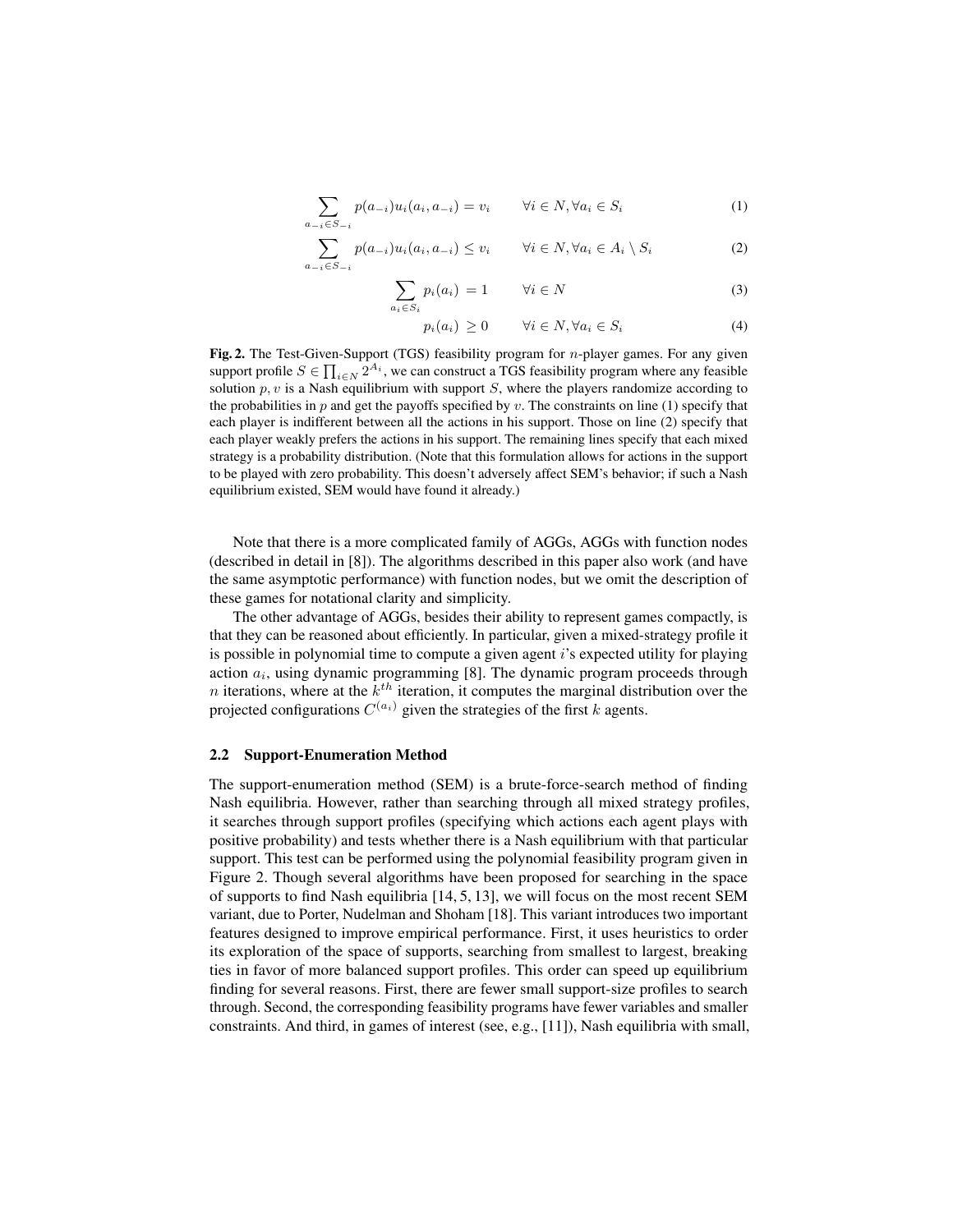

Fig. 3. Porter *et al*'s [18] tree-search works by instantiating strategies from agents' supports, one agent at a time, and removing strategies that are strictly dominated conditional on the agents playing within their given supports. The search backtracks whenever an agent has an empty support or the TGS feasibility program is infeasible.

balanced supports are common [18]. Second, instead of simply iterating through the complete set of support profiles of a given size, SEM explores this space by tree search (see Figure 3 for an example). This search works by, at each level, selecting a support for a single additional player. At the leaves of the tree, the support is specified for every agent, and that support profile can be tested using TGS for the existence of a Nash equilibrium. The advantage of using search comes from pruning: after an agent's support is selected, SEM performs iterative removal of strictly dominated strategies (IRSDS), conditional on agents only playing actions in their supports. This has the effect of eliminating many support profiles from consideration. The search backtracks whenever an agent has an empty support or the TGS feasibility program is infeasible.

There are several reasons to be interested in the SEM algorithm. One is that it is the only known method for finding small-support equilibria. Another is that it has been shown to achieve better empirical performance than the previous state-of-the-art algorithms for the sample equilibrium problem, simplicial subdivision (SimpDiv) [10] and the global Newton method (GNM) [7], on many game families of interest. Notably, most of these games had pure-strategy Nash equilibria (PSNEs), which SEM finds in polynomial time. However, even on games without PSNEs—where SEM has exponential worst-case running time—SEM is still often faster than SimpDiv and GNM.

# 3 SEM for AGGs

Observe that we can trivially make a version of SEM that takes AGGs as input, simply replacing the normal form game (NFG) utility lookups  $(u_i(a))$  with the AGG equivalents  $(u_i(a) = u_{a_i}(c^{(a_i)})$ , where  $c^{(a_i)}$  is the projected configuration given a). We denote this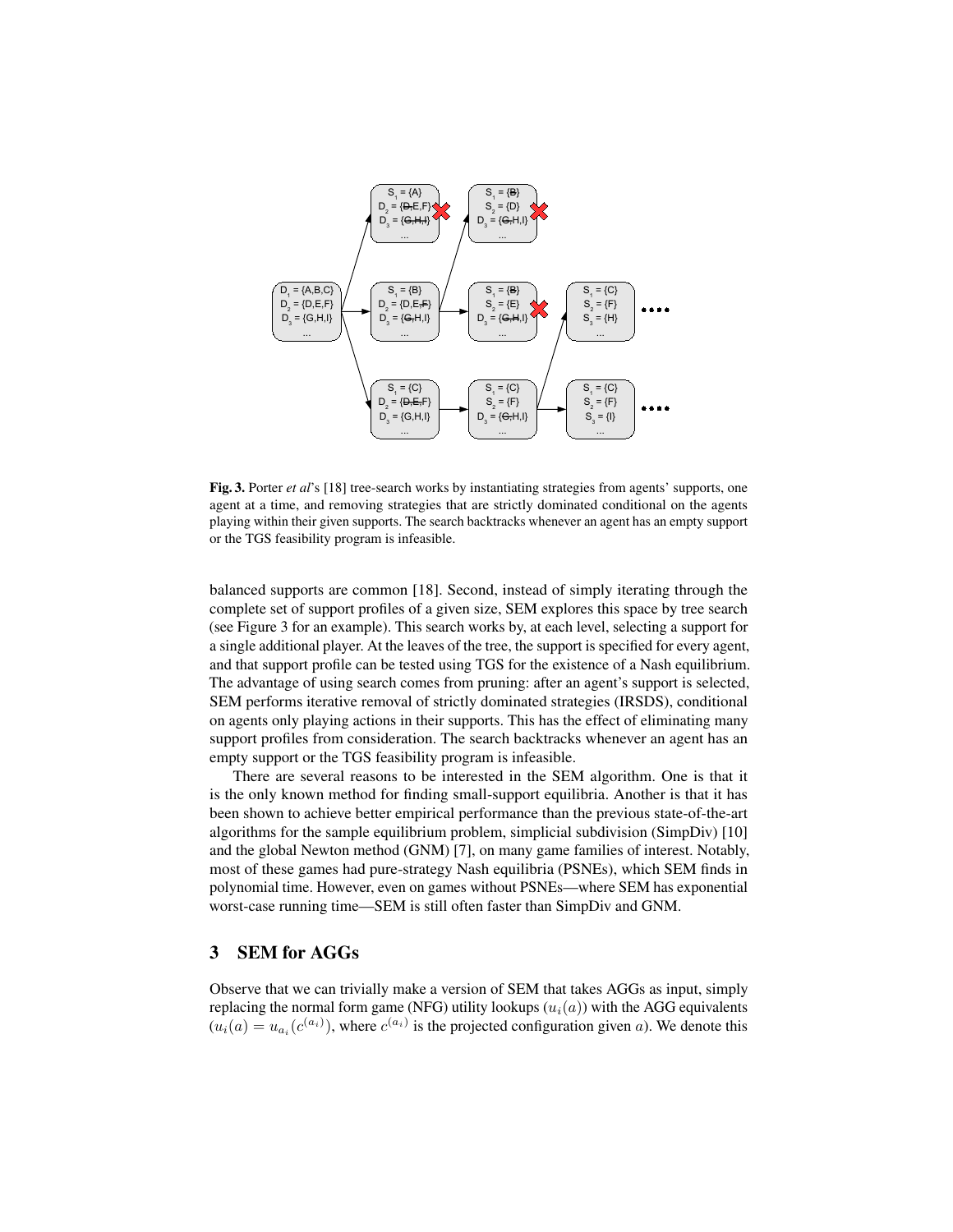algorithm NFG-SEM, because its behavior is exactly the same as that of SEM for normalform games. However, because AGGs can be exponentially smaller than NFGs, we show below that NFG-SEM's asymptotic worst-case performance, as a function of the length of its input, can be exponentially worse than that of SEM for the induced normal form of the same game. Specifically, we show that NFG-SEM's inner-loop operations—iterative removal of strictly dominated strategies and the TGS feasibility program—are at least worst-case exponential in the AGG input length (denoted  $\ell$ ). The outer-loop search over supports also requires exponential time, even for games with PSNEs.

However, we can do better if we construct a version of SEM that explicitly takes AGG structure into account. We present such an extension of SEM, denoted AGG-SEM, and its asymptotic analysis. Overall, we show that AGG-SEM's worst-case performance is exponentially faster than that of NFG-SEM.

#### 3.1 Conditional Dominance

Because SEM makes extensive use of iterative removal of strictly dominated strategies, efficiently identifying dominated strategies is critical. For normal-form games, testing whether or not some pure strategy  $a_i$  is dominated by some other  $a'_i$  is straightforward: one can exhaustively search through through the pure strategy profiles of the other agents, looking for the existence of some  $a_{-i}$  to which  $a_i$  is a weakly better response. This trivial algorithm only requires time linear in the size of a normal-form game. However, it can require time exponential in the size of an action-graph game.

# **Lemma 1.** *NFG-SEM's dominance check has a worst-case running time of*  $\Theta(2^{\ell})$ .

*Proof.* Consider the family of action-graph games with two actions per player and no edges. For this family, there are at most  $2n$  nodes, the payoff table for each of which contains only a single value. Thus,  $\ell$  is  $\Theta(n)$ , while  $|A_{-i}| = 2^{n-1}$  and therefore is  $\Theta(2^{\ell})$ . In the worst case, exhaustive search iterates over every  $a_{-i} \in A_{-i}$  to confirm that  $a_i$  is not a best response to any action profile.

However, we can do better: a straightforward, polynomial-time algorithm for AGG dominance checking can be derived from Jiang et al's [8] dynamic-programming algorithm. To determine whether or not  $a_i$  is dominated by  $a'_i$ , we do not need to search through the entirety of  $A_{-i}$ ; we only need to search over the set of possible projected configurations on the joint neighborhoods of  $a_i$  and  $a'_i$ . This adaptation guarantees polynomial runtime. However, empirically we observed that it often gave rise to poor performance, compared to exhaustive search over  $A_{-i}$ . We attribute this to stopping conditions: the exhaustive search can stop as soon as it finds any case where  $a_i$  is a better response, while the dynamic-programming algorithm must build up all configurations first before it ever encounters a better response, effectively performing a breadth-first search. Based on this insight, we created a depth-first-tree-search-based algorithm that combines the best of both approaches: like exhaustive search, it can find a better response without needing to compute the entire set of projected configurations; like our adaptation above, it exploits AGG structure and so needs only to evaluate a polynomial number of projected configurations. It works as follows. At each level, the search fixes the action of some agent, giving a search tree that potentially includes every  $A_{-i}$ . However, we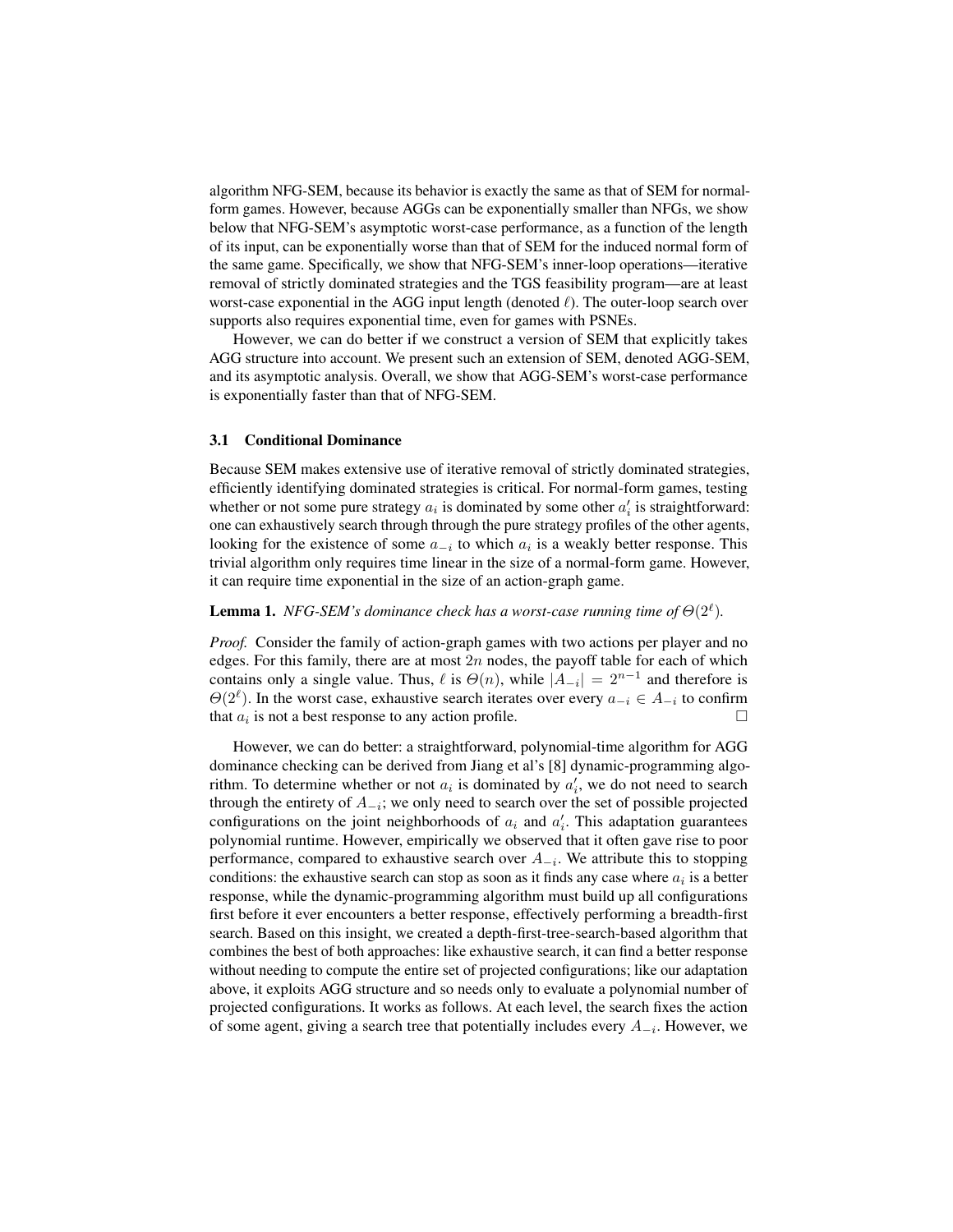also perform multiple-path pruning: a search refinement in which previously visited nodes are recorded, and the search backtracks whenever it re-encounters a node along a different search path [17]. In our case, the algorithm backtracks whenever it encounters a previously visited projected configuration, based on a lookup from a trie map.

# **Lemma 2.** AGG-SEM's dominance check has a worst-case running time of  $O(nm\ell^3)$ .

*Proof.* The search traverses a tree with a depth of  $n$  and a branching factor of  $m$  (where  $m = \max_{i \in N} |A_i|$ ). However, at every level, at most  $\zeta^2$  nodes are expanded (where  $\zeta$ denotes the largest set of possible projected configurations for any node), because there are at most  $\zeta^2$  distinct projected configurations on the neighborhood of  $a_i, a'_i$ . In the worst case, when it traverses the whole tree, the search must follow each of  $m$  arcs from  $O(\zeta^2)$  nodes at each of n levels, or  $O(nm\zeta^2)$  arcs. For each arc, the search may perform a trie-map lookup and insert; these operations each require runtime that grows like the maximum in-degree of the graph,  $\iota$ , and so the total cost is  $O(nm\zeta^2 \iota)$ . Because  $\ell$  is  $\Omega(\zeta + \iota)$ ,  $nm\zeta^2\iota$  is  $O(nm\ell^3)$ ).

#### 3.2 TGS Feasibility Program

SEM's asymptotic performance is dominated by the Test-Given-Support feasibility program. (Polynomial feasibility is NP-hard; e.g., polynomial constraints generalize 0–1 integrality constraints [22].) For NFG-SEM, this complexity obstacle is particularly severe: directly representing the TGS feasibility program requires space exponential in the size of the AGG. Thus, unless  $P = NP$ , TGS requires doubly exponential time.

# **Lemma 3.** The NFG-SEM TGS feasibility program has worst-case size of  $\Theta(nm2^{\ell})$ .

*Proof sketch, similar to Lemma 1's proof.* TGS can have |A<sub>−i</sub>| terms in each constraint, and this quantity is  $\Theta(2^{\ell})$  in the worst case. There are  $O(nm)$  such constraints.  $\square$ 

The essential challenge is in the expected utility constraints (lines 1 and 2 of Figure 2) which can be exponentially long. We already have Jiang et al's [8] dynamic-programming algorithm for computing expected utility given a specific mixed-strategy profile. Now we want to compute expected utility symbolically, without specifying the probabilities beforehand. This can be accomplished by "unrolling" the dynamic program: every update in the dynamic program is expressed as a polynomial equality constraint in the TGS program. This set of new constraints is polynomial in the size of the AGG.

# **Lemma 4.** The AGG-SEM TGS feasibility program has worst-case size of  $O(n^2m^2\ell^2)$ .

*Proof.* For each  $j \in \{1, ..., n\}$  we introduce  $O(\zeta)$  new constraints, each corresponding to the probability of a projected configuration given the strategies of the first  $j$  agents. This gives  $O(n\zeta)$  constraints. Each contains at most  $O(\zeta m)$  terms, corresponding to the possible projected configurations and actions that could lead to some new projected configuration when another agent is added. Since  $\zeta$  is  $O(\ell)$ , the output requires  $O(nm\ell^2)$ space. It must be run once for each agent i and for each action in  $A_i$ :  $O(nm)$  times in total. Thus, the TGS feasibility program requires  $O(n^2m^2\ell^2)$  space.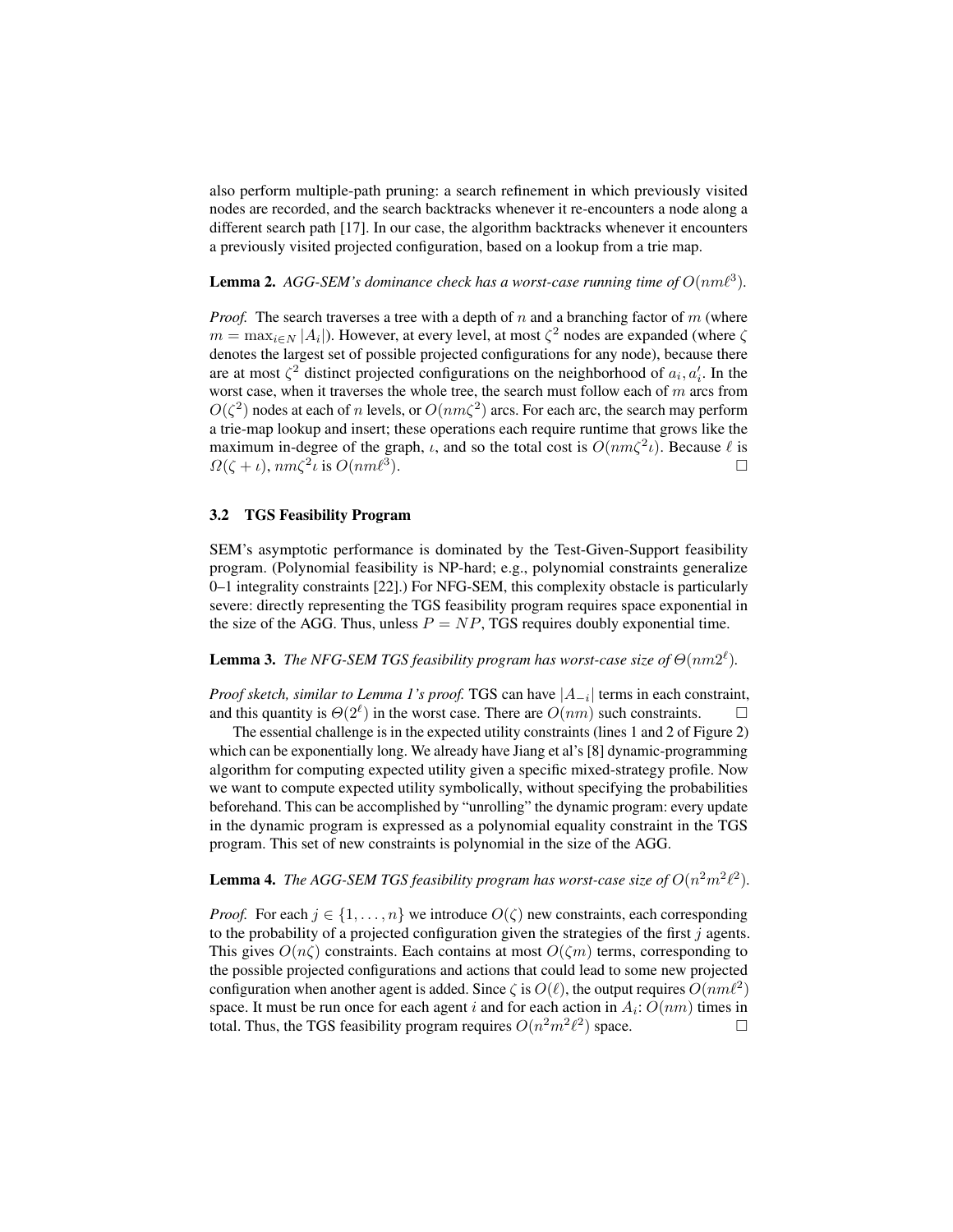Although this optimization speeds up the worst case exponentially, it is not guaranteed to be helpful on average. This is because the symbolic representation of the TGS system is made exponentially smaller by replacing each exponentially long expectedutility constraint with multiple small constraints. How this change affects runtime in the average case depends on the (black-box) feasibility solver.

#### 3.3 Asymptotic Analysis of SEM for AGGs

We are now ready to demonstrate that asymptotically, AGG-SEM is exponentially faster than NFG-SEM. We assume that both algorithms make use of a polynomial feasibility solver with worst-case runtime  $O(2<sup>x</sup>)$  where x is the length of the feasibility program.

Theorem 1. *Assume that we have access to a polynomial feasibility solver with worstcase runtime* O(2<sup>x</sup> )*, where* x *is the length of the feasibility program. Then NFG-SEM requires doubly exponential time time to find a sample Nash equilibrium in an AGG.*

*Proof sketch.* In the worst case, AGGs can have  $\Omega(2^{\ell})$  support profiles (as in Lemma 1), even for symmetric games. Thus, the search must traverse a tree with  $O(2^{\ell})$  leaf nodes where TGS is solved, and  $O(2^{\ell})$  interior nodes where iterative removal of strictly dominated strategies (IRSDS) is performed. Solving TGS takes  $O(2^{nm2^{\ell}})$  runtime in the worst case. This expression is  $O(2<sup>x</sup>)$  where x is  $O(nm2<sup>\ell</sup>)$  by Lemma 3, and so dominates IRSDS. Thus the total runtime is  $O(2^{nm2^{\ell}+\ell}$ ).  $\qquad \qquad \Box$ 

Theorem 2. *AGG-SEM requires (only) exponential time to find a sample Nash equilibrium in an AGG.*

*Proof sketch.* AGG-SEM still searches  $O(2^{\ell})$  nodes, but TGS now requires  $O(2^{n^2m^2\ell^2})$ time (Lemma 4), which again dominates IRSDS. The total runtime is  $O(2^{n^2 m^2 \ell^2 + \ell})$ .

Given complexity results known in the literature, it is unsurprising that AGG-SEM requires exponential time in the worst case. In particular, finding even PSNEs of AGGs in polynomial time would imply P=NP: AGGs generalize graphical games, and finding a PSNE of an arbitrary graphical game is NP-hard [6]. Further, finding a PSNE of a symmetric AGG with unbounded  $m$  is also known to be NP-hard [4].

#### 3.4 Further Speedups for k-Symmetric Games

We now show that the search over supports can be sped up in the case of AGGs with  $k$ -symmetry, i.e., where the players can be partitioned into  $k$  classes such that all players in a class are identical. (We describe the algorithm for the case of  $k = 1$ , or full symmetry. The generalization is straightforward.) We saw in the proof of Theorem 1 that symmetry does not help for NFG-SEM. Here we strengthen that result, showing that NFG-SEM can take exponential time even when PSNEs exist in k-symmetric AGGs with bounded  $m$  and  $k$ .

Theorem 3. *NFG-SEM requires exponential time time to find a sample PSNE in a* k*-symmetric AGG with bounded* m *and* k*.*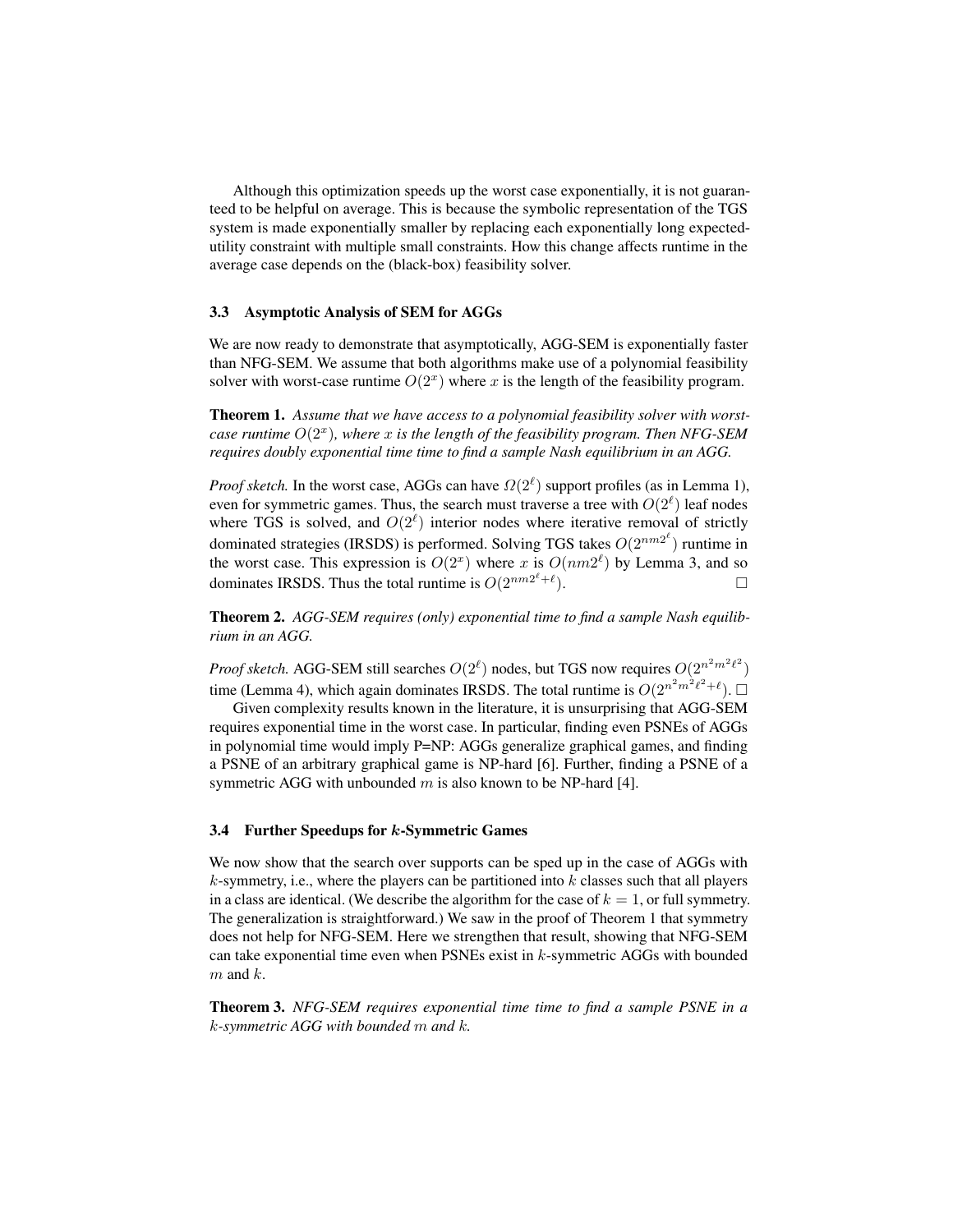*Proof sketch.* For games with PSNEs, we never need to solve TGS: any support profile that survives IRSDS is a Nash equilibrium. The tree search must still expand  $O(2^{\ell})$ nodes to explore all  $O(2^{\ell})$  pure support profiles. At each interior node, IRSDS is called, requiring  $O(n^2m^3)$  calls to the conditional dominance test, which requires  $O(2^\ell)$  time (by Lemma 1). For bounded m, the total runtime to find a PSNE is  $O(n^2 2^{2\ell})$ .

Next, we show that we *can* achieve an improvement on such games for AGG-SEM. This optimization works by skipping any support profile that is a permutation of a previously explored support profile. At every stage of the tree search, we explore a support  $S_i$  iff  $S_i \succeq S_j$  where j is any player with support selected higher in the tree, and where  $\succ$  is the order in which supports are explored at each level of the tree.

Lemma 5. *AGG-SEM's search evaluates* poly(n) *support profiles in the worst case, even for games without PSNEs, given a* k*-symmetric AGG with bounded* k *and* m*.*

*Proof.* Every distinct support profile can be identified by a vector of  $O(k2^m)$  integers in the range  $[0, n]$ , where each element indicates how many agents of a given class have a given support. There are at most  $O(n^{k2^m})$  such vectors. For bounded k and m, this quantity is  $\text{poly}(n)$ .

**Theorem 4.** *AGG-SEM requires*  $poly(\ell)$  *time to find a sample PSNE in a k-symmetric AGG with bounded* m *and* k*.*

*Proof sketch.* For bounded m and k, AGG-SEM's search expands polynomially many nodes (by Lemma 5), each of which requires running IRSDS. IRSDS performs  $O(n^2m^3)$ conditional dominance tests, requiring  $O(nm\ell^3)$  time (by Lemma 2). Thus, AGG-SEM has  $\text{poly}(\ell)$  runtime on such games.

# 4 Experimental Evaluation

So far, our analysis has concentrated on the worst case. However, improvements to the worst case do not necessarily imply improvements on instances of interest. As we are motivated by developing *practical* methods for computing Nash equilibria, we conducted an experimental evaluation to compare the performance of NFG-SEM and AGG-SEM.

### 4.1 Experimental Setup

We sampled 50 instances from each of 11 different game distributions (see Table 1). Nine distributions were from GAMUT [11]; each had  $n = 10$  players,  $m = 10$  actions per player, and action graphs with in-degree at most five. The remaining two distributions were over position auction games with  $n = 10$  players and up to  $m = 11$  actions per player (though weakly dominated actions, which occurred frequently, were omitted by the generator) [21]. On each game, we compared AGG-SEM to three other algorithms: NFG-SEM, and the two existing state-of-the-art Nash-equilibrium-finding algorithms: GNM, the global Newton method [7], and SimpDiv, simplicial subdivision [10], both using Gambit implementations [15] extended to work efficiently with AGGs by [8]. All algorithms were given error tolerance of  $10^{-10}$ . For AGG-SEM and NFG-SEM, we used minos [16] to solve the TGS feasibility problems.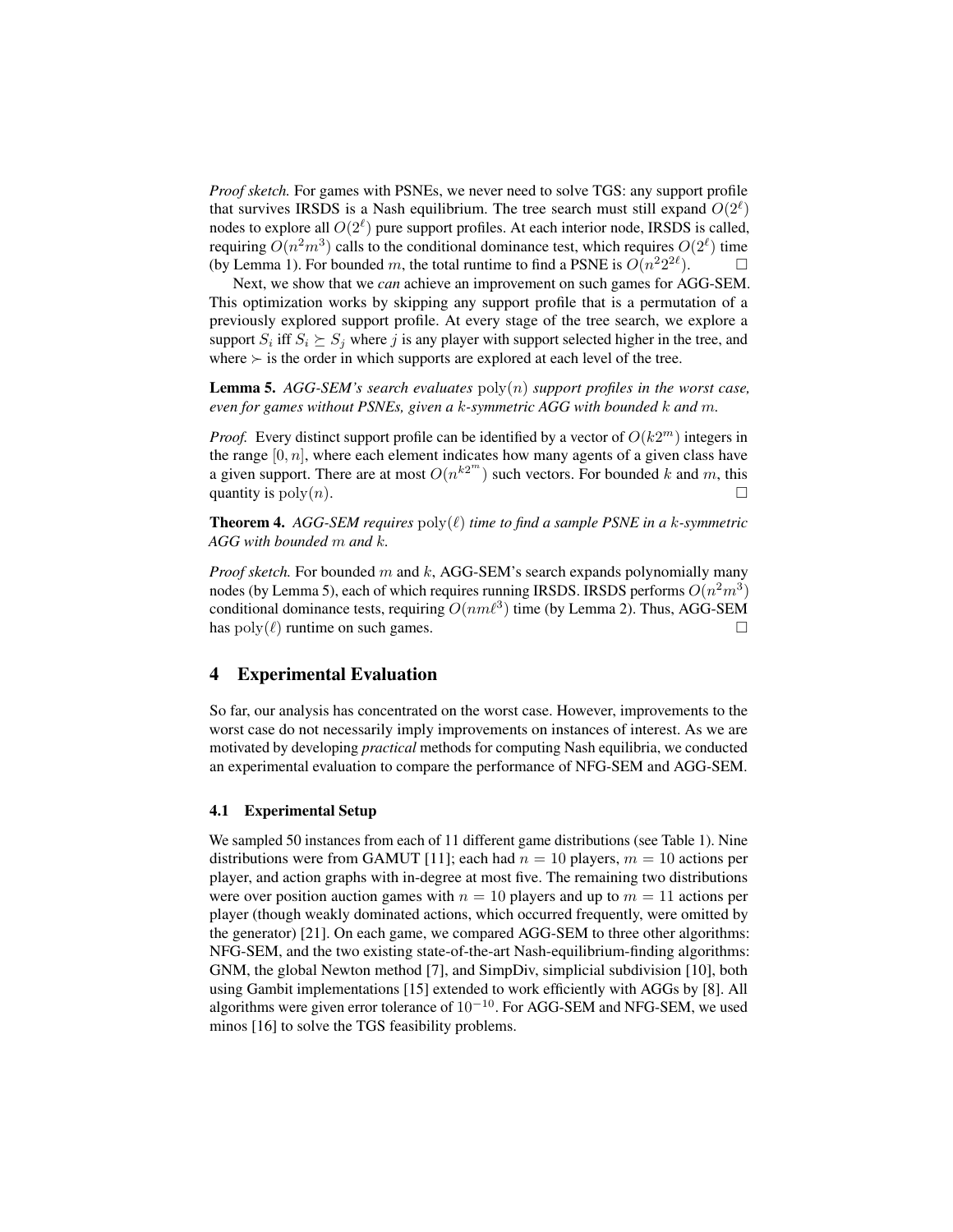

Fig. 4. Scatterplot contrasting the runtimes of AGG-SEM and NFG-SEM. The left plot shows runtimes for computing a sample Nash equilibria; the right plot shows runtimes for computing all pure strategy Nash equilibria.

We performed a blocking mean-of-means test [3] (with  $p \leq 0.01$ ) to compare mean runtimes across game distributions. In three distributions (see Table 1), we were not able to conclude that differences were significant because of high runtime variation. Such problems can be overcome by obtaining additional data; thus, for these distributions we generated an additional 150 instances (i.e., 200 total). In the end, we were able to identify a significantly faster algorithm for every distribution.

Our experiments were performed on machines with dual Intel Xeon 3.2GHz CPUs, 2MB cache and 2GB RAM, running Suse Linux 11.1 (Linux kernel 2.6.27.48-0.3-pae). Each run was limited to 12 CPU hours; we report runs that did not complete as having taken 12 hours. In total, our experiments required about 420 CPU days.

#### 4.2 Results

Overall, we found that AGG-SEM provided a substantial performance improvement over NFG-SEM, outperforming it on the vast majority of instances; see Figure 4. As we expected, AGG-SEM was not faster on absolutely every instance. Nevertheless, AGG-SEM achieved significantly faster mean performance in every game distribution. Its largest speedup over NFG-SEM was  $280\times$  (on D1), its smallest speedup was  $1.45\times$ (on D4), and its median speedup was  $10\times$  (on D10). While the biggest speedups were on games where AGG-SEM could leverage k-symmetry, ranging from  $280 \times$  (on D1) to  $7\times$  (on D2), we still achieved substantial speedups on asymmetric games (those with n player classes), ranging from  $10 \times$  (on D10) to  $1.45 \times$  (on D4). AGG-SEM stochastically dominated NFG-SEM overall (see Figure 5), but on a per-distribution basis, it only stochastically dominated on four distributions (D3 and D9–11). AGG-SEM's failure to stochastically dominate on the remaining seven distributions was due to the fact that all contained instances that both methods solved extremely quickly (in less than one second), but that NFG-SEM finished more quickly. Considering runtimes over a second, AGG-SEM stochastically dominated NFG-SEM on every distribution.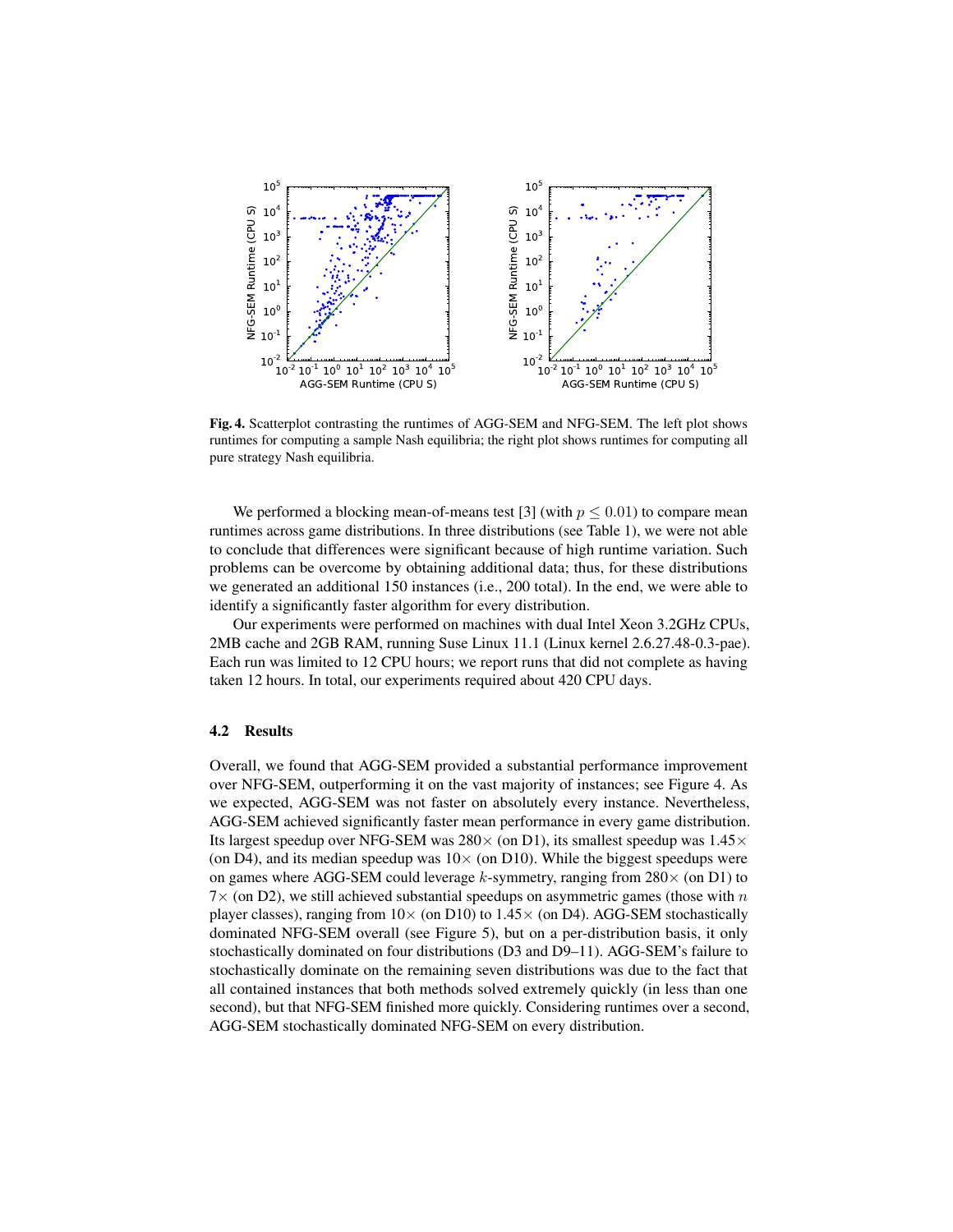AGG-SEM outperformed SimpDiv and GNM on 9 of the 11 game distributions (see Table 1), and furthermore stochastically dominated GNM overall (see Figure 5). Comparing the runtimes of AGG-SEM and SimpDiv, we found that the two were correlated: they both solved many (338) of the same instances in under 600s, with SimpDiv having better mean runtime on these instances ( $\mu = 12.71$ s vs  $\mu = 108.32$ s). On the remaining instances, SEM finished far more often (87.74% vs 23.11%). Thus, SimpDiv was only fastest on D2 (Ice-cream games), which contained almost exclusively instances that were easy for both algorithms. AGG-SEM only stochastically dominated SimpDiv on D10 and D11, which contained no instances that were easy for simpDiv. AGG-SEM's runtime was less correlated with that of GNM than it was with SimpDiv. For example, GNM solved every instance in D4 (GFP position auctions), which contained instances that were not solved by either SimpDiv or AGG-SEM. Overall, however, GNM had the worst performance (and was stochastically dominated by AGG-SEM on every distribution but D3 and D4). Although AGG-SEM had the fastest overall average runtime, there were at least a few instances for which each of AGG-SEM, SimpDiv and GNM was hundreds of times faster than the others. The best practical approach may thus be a portfolio of all three algorithms, following e.g. [23].

Like Porter, *et. al.*, [18], we found that in many (7 of 11) distributions, most games (over 90%) had PSNEs. AGG-SEM finished on every such game. Thus the four distributions (D4 and D9-11) in which PSNEs were least common were also those on which AGG-SEM was mostly likely to time out. (We verified that AGG-SEM terminated on every game with PSNEs by checking the support size AGG-SEM was considering when it timed out. In every case, it ruled out all supports of size 1 for every agent before running out of time.)

One advantage of SEM over other Nash-equilibrium-finding algorithms is its ability to find all Nash equilibria (or all equilibria with support sizes not more than some constant). This is particularly useful when we want to understand the range of possible outcomes. For example, in [21] one of the goals was to identify the minimum and maximum revenue possible in equilibrium of position auction games. At the time, only empirical bounds on revenue were possible, because there was no algorithm available for finding all the PSNEs of an AGG. We have since tested equilibrium enumeration by searching for all PSNEs on a representative subset of these games (20 from each distribution). We found that AGG-SEM was significantly faster than NFG-SEM (see Figure 4) at enumerating the set of all equilibria. Notably, for every position auction game, AGG-SEM was able to find all PSNEs in under one CPU minute. (These games each have ten bidders, eight positions and eleven bid increments per bidder.)

# 5 Conclusion

We have showed that the support enumeration method can be extended to games compactly represented as AGGs. Our approach outperforms the original SEM algorithm for such games both asymptotically and in practice. Theoretically, we showed that SEM's worst-case runtime can be reduced exponentially. Our work in this vein may also be of independent interest, as it shows novel ways of exploiting AGG structure. In particular, the polynomial-time algorithm for removing dominated strategies could be useful, e.g. as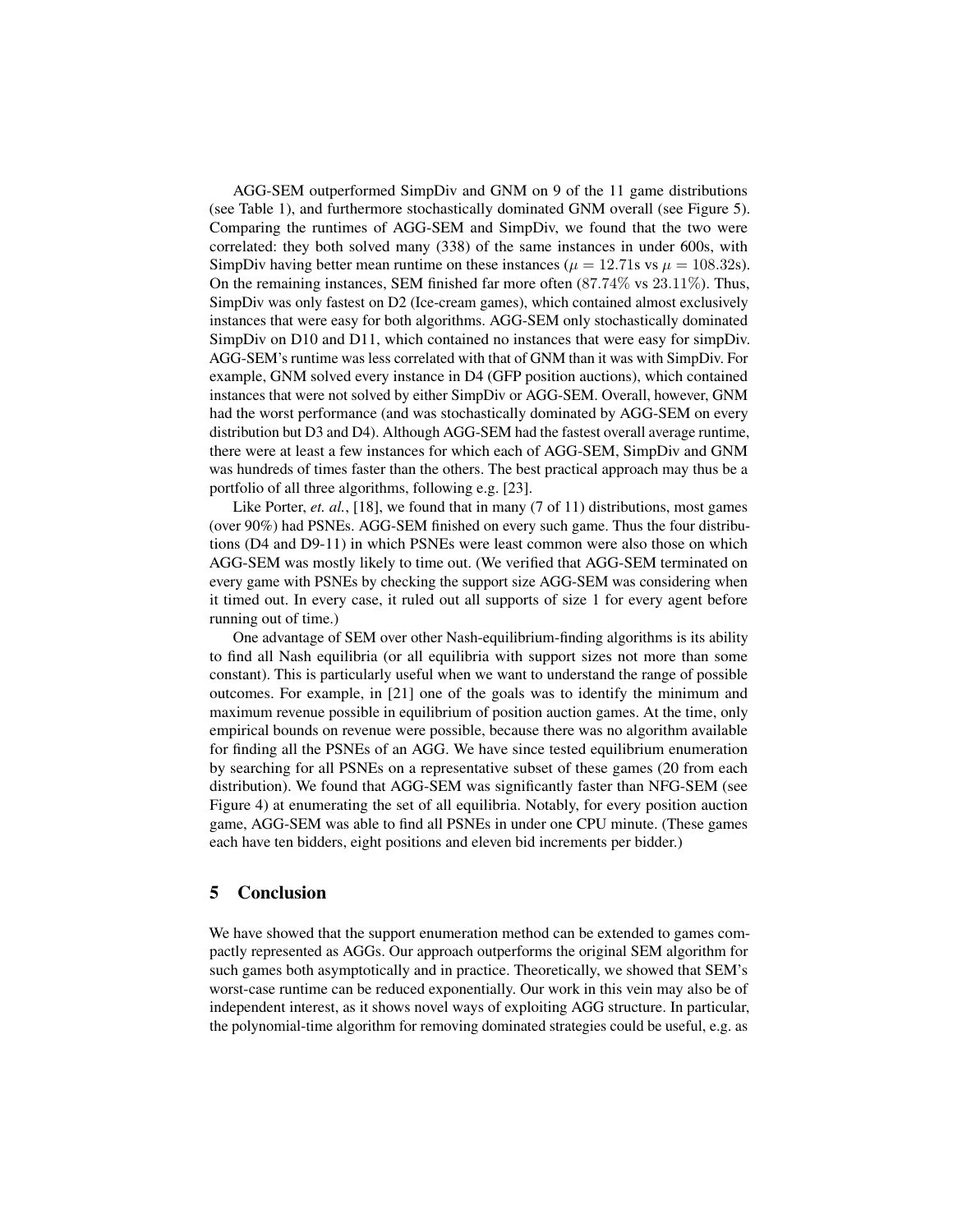| No.                       | Game type                      | Player           | Mean runtime (CPU s) |                               |              |                               |
|---------------------------|--------------------------------|------------------|----------------------|-------------------------------|--------------|-------------------------------|
|                           |                                | Classes          |                      | <b>AGG-SEM NFG-SEM</b>        | <b>GNM</b>   | SimpDiv                       |
| D1                        | Coffee shop                    | 1                | 18.00                | $5032.38*$                    | $3309.73*$   | $362.63*^{\dagger}$           |
| D <sub>2</sub>            | Ice cream                      | 3                | $131.64*$            | $957.42*$                     | $151.59*$    | 0.39                          |
| D <sub>3</sub>            | Job market                     | 1                | 249.02               | $6070.61*$                    | $372.96^{*}$ | $1536.45**$                   |
| <b>Position Auctions:</b> |                                |                  |                      |                               |              |                               |
| D <sub>4</sub>            | <b>GFP</b>                     | $\boldsymbol{n}$ | 7519.90*             | $10878.19*$                   | 75.73        | $10750.93*$                   |
| D5                        | Weighted GSP                   | $\boldsymbol{n}$ | 45.10                | $96.78*$                      | $723.19*$    | $734.56^{*}$ <sup>†</sup>     |
| Random AGGs:              |                                |                  |                      |                               |              |                               |
| D6                        | Random graph                   | 1                | 68.02                | $7005.34*$                    | $10580.58^*$ | 5188.02*                      |
| D7                        | Road graph                     | 1                | 441.11               | 32103.15* 41814.79*           |              | 9507.58*                      |
|                           | D8 Small-world graph           | 1                | 596.75               | 31750.79* 28195.09*           |              | $4665.58*$                    |
|                           | <b>Random Graphical Games:</b> |                  |                      |                               |              |                               |
| D9                        | Random graph                   | $\boldsymbol{n}$ | 11953.48             | 20469.50* 24337.47* 27002.81* |              |                               |
| D10                       | Road graph                     | $\boldsymbol{n}$ | 3244.50              | 32052.36* 43200.00* 43200.00* |              |                               |
|                           | D11 Small-world graph          | $\boldsymbol{n}$ | 11356.47             | 29861.96* 43200.00* 40677.67* |              |                               |
| Overall:                  |                                |                  | 3244.28              |                               |              | $16520.09*18265.93*13176.94*$ |

**Table 1.** Mean runtimes. \* denotes significantly slower than fastest solver,  $\alpha = 0.01$ . Capped runs count as 43200s. † denotes distributions where, due to high variance, more instances (200) were necessary for statistical significance.

a preprocessing step for other equilibrium-finding algorithms. Empirically, we observed that our new algorithm was substantially (often orders of magnitude) faster, and that it almost always outperformed current state-of-the-art algorithms. Beyond this, our algorithm offers substantial advantages over existing algorithms, such as the ability to enumerate equilibria and to identify pure-strategy Nash equilibria or prove their non-existence.

We envision several extensions to AGG-SEM. One promising direction is to search for specific types of (e.g., symmetric or social-welfare-maximizing) equilibria, for example by replacing the depth-first search with branch-and-bound search. Performance could also be improved by using good heuristics to choose the order in which supports are instantiated, or even by exploring the space of supports using stochastic local search rather than tree search.

### References

- 1. Bhat, N., Leyton-Brown, K.: Computing Nash equilibria of Action-Graph Games. In: UAI (2004)
- 2. Blum, B., Shelton, C., Kohler, D.: A continuation method for Nash equilibria in structured games. JAIR 25, 457–502 (2006)
- 3. Chernick, M.R.: Bootstrap Methods, A practitioner's guide. Wiley (1999)
- 4. Daskalakis, C., Schoenebeck, G., Valiant, G., Valiant, P.: On the complexity of Nash equilibria of action-graph games. In: SODA (2009)
- 5. Dickhaut, J., Kaplan, T.: A program for finding Nash equilibria. Mathematica J. 1, 87–93 (1991)
- 6. Gottlob, G., Greco, G., Scarcello, F.: Pure nash equilibria: hard and easy games. In: TARK (2003)